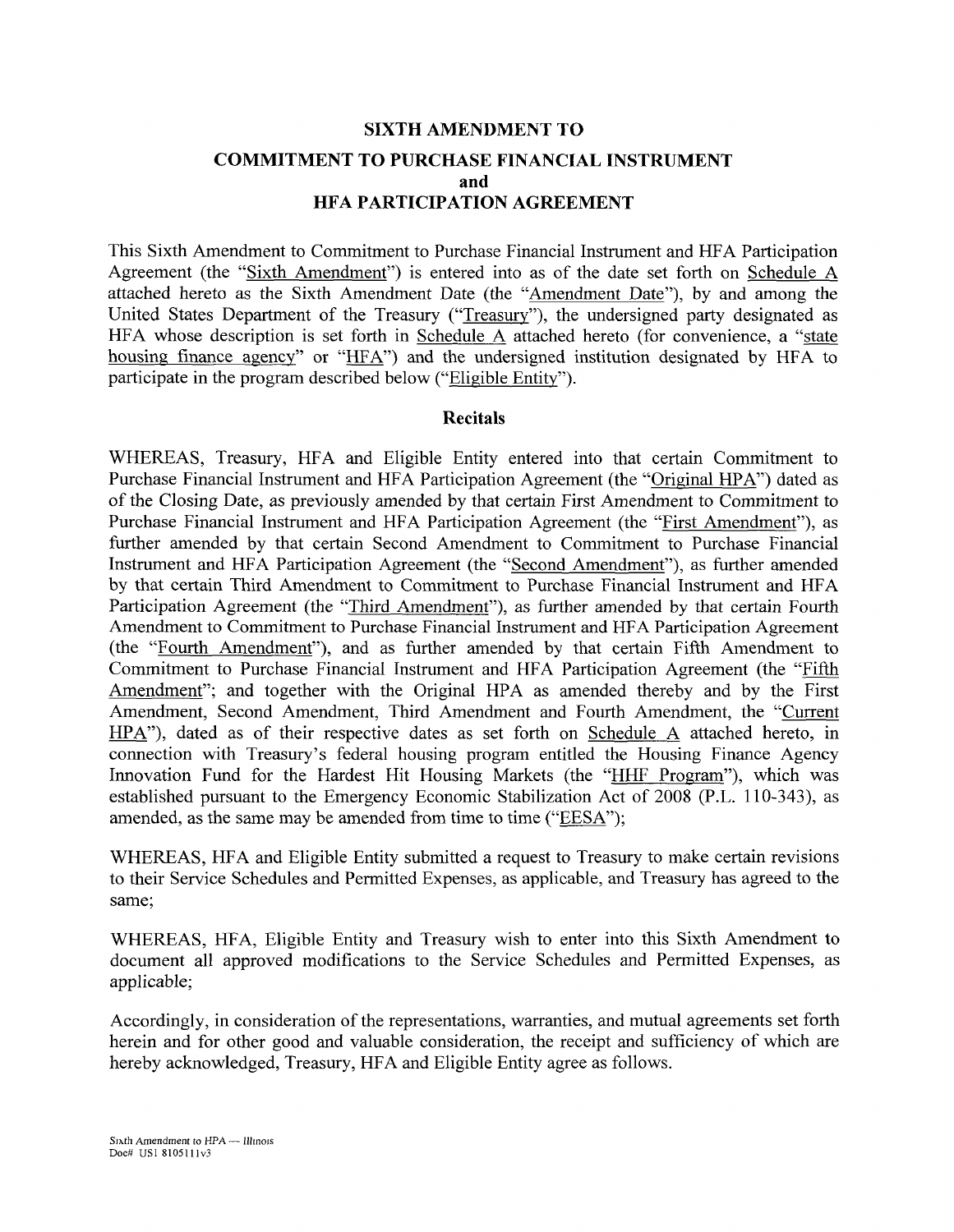#### **Agreement**

#### **1. Amendments**

A. Definitions. All references in the Current HPA to the "Agreement" shall mean the Current HPA, as further amended by this Sixth Amendment; and all references in the Current HPA to Schedules A, B or C shall mean the Schedules A, B or C attached to this Sixth Amendment. All references herein to the "HPA" shall mean the Current HPA, as further amended by this Sixth Amendment.

B. Schedule A. Schedule A attached to the Current HPA is hereby deleted in its entirety and replaced with Schedule A attached to this Sixth Amendment.

C. Schedule B. Schedule B attached to the Current HPA is hereby deleted in its entirety and replaced with Schedule B attached to this Sixth Amendment.

D. Schedule C. Schedule C attached to the Current HPA is hereby deleted in its entirety and replaced with Schedule C attached to this Sixth Amendment.

#### **2. Representations, Warranties and Covenants**

A. HFA and Eligible Entity. HFA and Eligible Entity, each for itself, make the following representations, warranties and covenants to Treasury and the truth and accuracy of such representations and warranties and compliance with and performance of such covenants are continuing obligations of HFA and Eligible Entity, each as to itself. In the event that any of the representations or warranties made herein cease to be true and correct or HFA or Eligible Entity breaches any of its covenants made herein, HFA or Eligible Entity, as the case may be, agrees to notify Treasury immediately and the same shall constitute an Event of Default under the HPA.

(1) HFA and Eligible Entity each hereby certifies, represents and warrants as of the date hereof that each of the representations and warranties of HFA or Eligible Entity, as applicable, contained in the HPA are true, correct, accurate and complete in all material respects as of the date hereof. All covenants of HFA or Eligible Entity, as applicable, contained in the HPA shall remain in full force and effect and neither HFA, nor Eligible Entity is in breach of any such covenant.

(2) Eligible Entity has the full corporate power and authority to enter into, execute, and deliver this Sixth Amendment and any other closing documentation delivered to Treasury in connection with this Sixth Amendment, and to perform its obligations hereunder and thereunder.

(3) HFA has the full legal power and authority to enter into, execute, and deliver this Sixth Amendment and any other closing documentation delivered to Treasury in connection with this Sixth Amendment, and to perform its obligations hereunder and thereunder.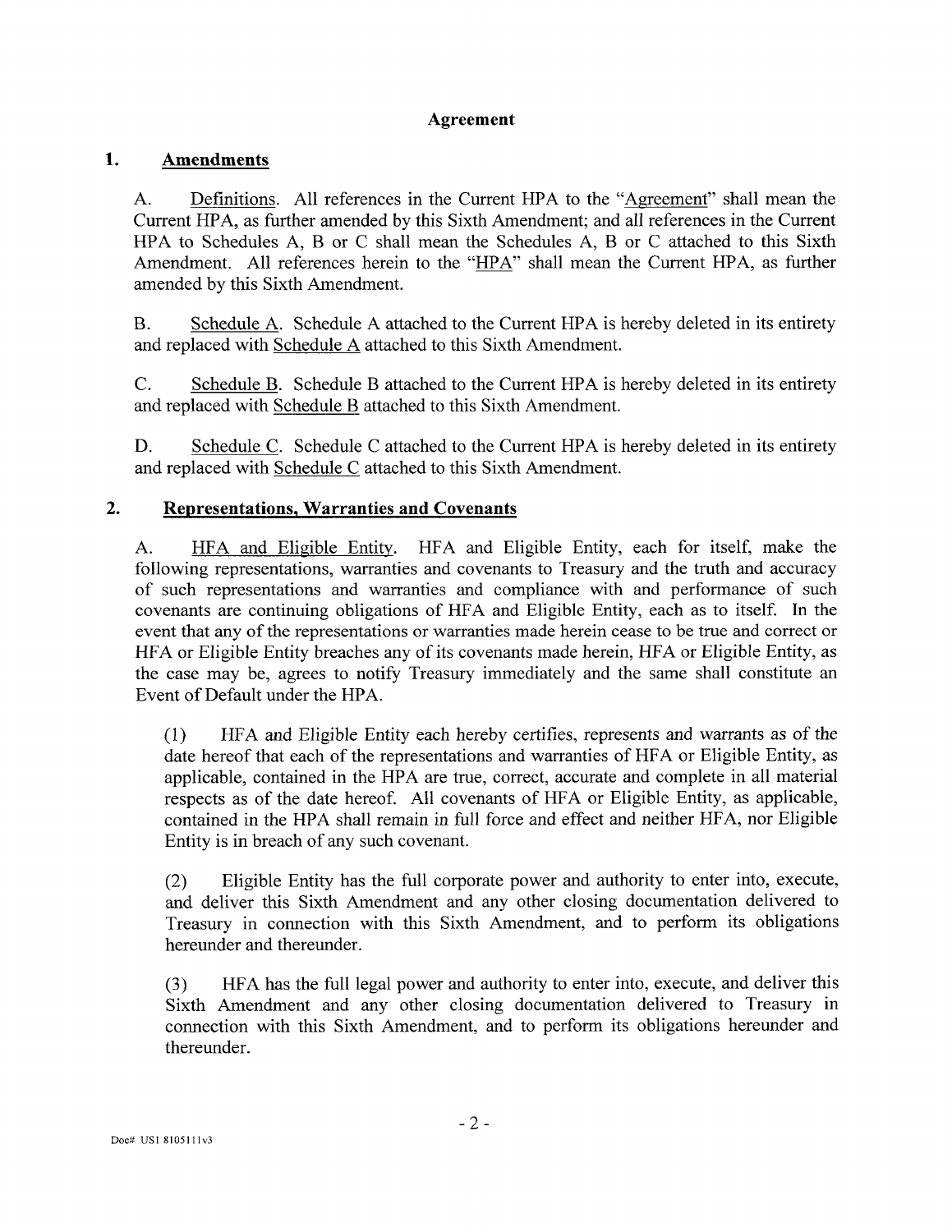#### $\overline{3}$ . **Miscellaneous**

A. The recitals set forth at the beginning of this Sixth Amendment are true and accurate and are incorporated herein by this reference.

B. Capitalized terms used but not defined herein shall have the meanings ascribed to them in the HPA.

C. Any provision of the HPA that is determined to be prohibited or unenforceable in any jurisdiction shall, as to such jurisdiction, be ineffective to the extent of such prohibition or unenforceability without invalidating the remaining provisions of the HPA, and no such prohibition or unenforceability in any jurisdiction shall invalidate such provision in any other jurisdiction.

D. This Sixth Amendment may be executed in two or more counterparts (and by different parties on separate counterparts), each of which shall be deemed an original, but all of which together shall constitute one and the same instrument. Facsimile or electronic copies of this Sixth Amendment shall be treated as originals for all purposes.

#### [SIGNATURE PAGE FOLLOWS; REMAINDER OF PAGE INTENTIONALLY LEFT BLANK]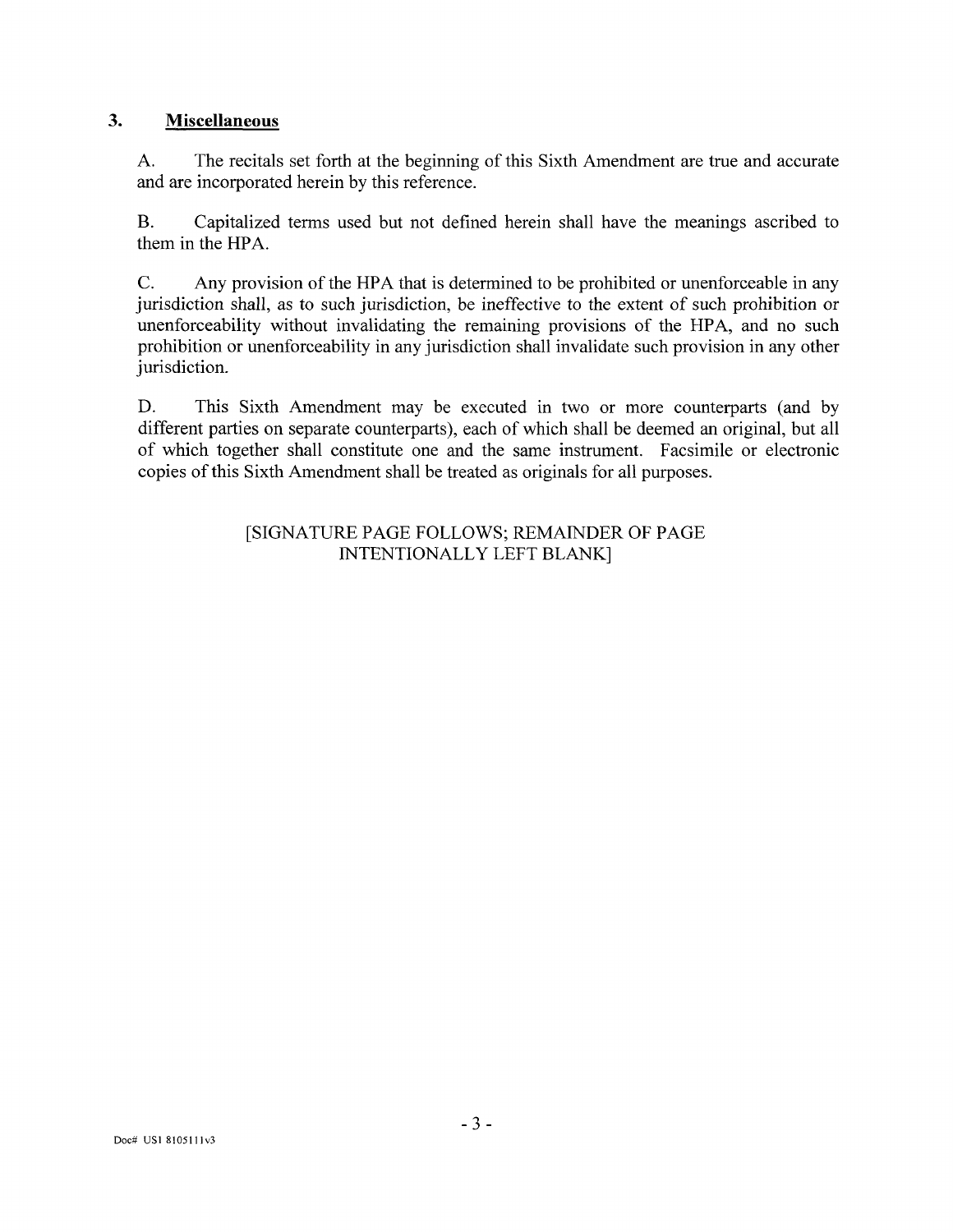**In Witness Whereof,** HFA, Eligible Entity and Treasury by their duly authorized officials hereby execute and deliver this Sixth Amendment to Commitment to Purchase Financial Instrument and HFA Participation Agreement as of the Amendment Date.

#### **HFA:** TREASURY:

AUTHORITY TREASURY

ILLINOIS HOUSING DEVELOPMENT UNITED STATES DEPARTMENT OF THE

By: <u>/s/ Mary R. Kenney</u> By: Name: Mary R. Kenney By: Name: Mary R. Kenney<br>
Title: Director<br>
Title: Assistant Secretary f

Title: Assistant Secretary for Financial Stability

#### **ELIGIBLE ENTITY:**

ILLINOIS HOUSING DEVELOPMENT AUTHORITY

By: /s/ Mary R. Kenney Name: Mary R. Kenney Title: Director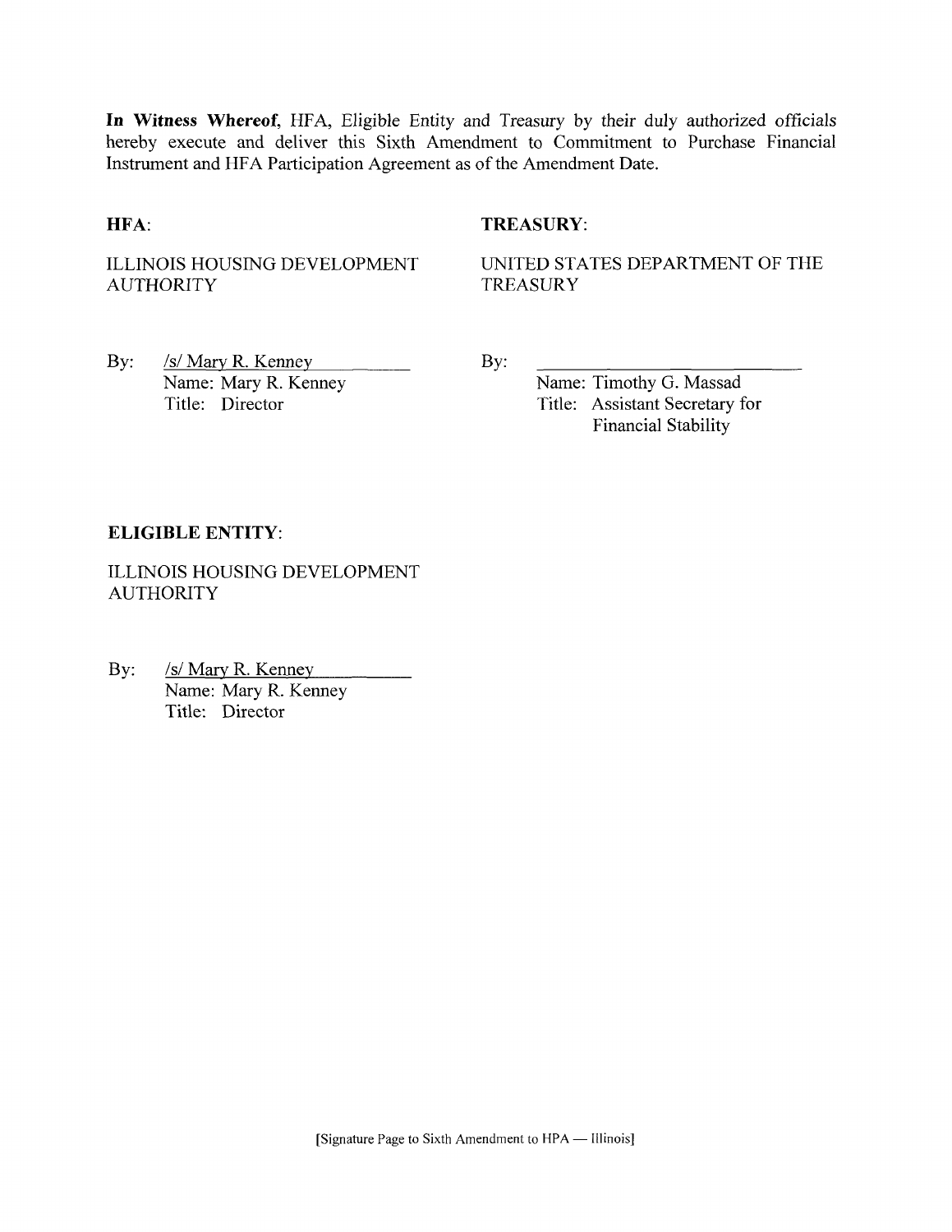**In Witness Whereof,** HFA, Eligible Entity and Treasury by their duly authorized officials hereby execute and deliver this Sixth Amendment to Commitment to Purchase Financial Instrument and HFA Participation Agreement as of the Amendment Date.

**HFA:** TREASURY:

AUTHORITY

ILLINOIS HOUSING DEVELOPMENT UNITED STATES DEPARTMENT OF THE AUTHORITY

By:  $\frac{1}{\sqrt{2}}$ 

Name: Name: Name: Timothy G. Massad<br>Title: 1992 - Title: Assistant Secretary f Title: Assistant Secretary for Financial Stability

#### **ELIGIBLE ENTITY:**

ILLINOIS HOUSING DEVELOPMENT AUTHORITY

By:

Name: Title:

**[Signature Page to Sixth Amsndment to HPA—Illinois]** 

 $\overline{\phantom{a}}$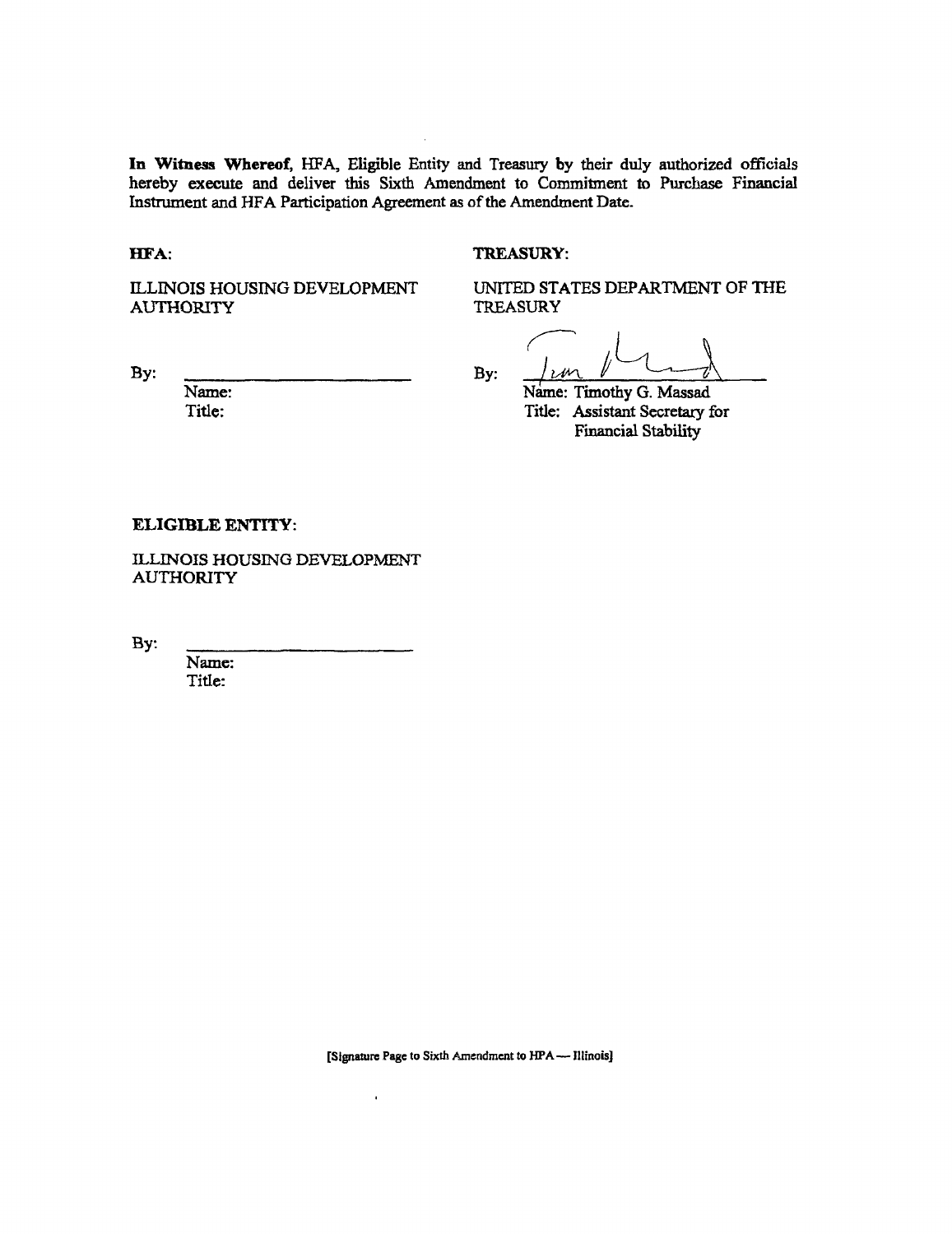# **EXHIBITS AND SCHEDULES**

Schedule A Basic Information<br>Schedule B Service Schedules

Schedule B Service Schedules<br>Schedule C Permitted Expense

Permitted Expenses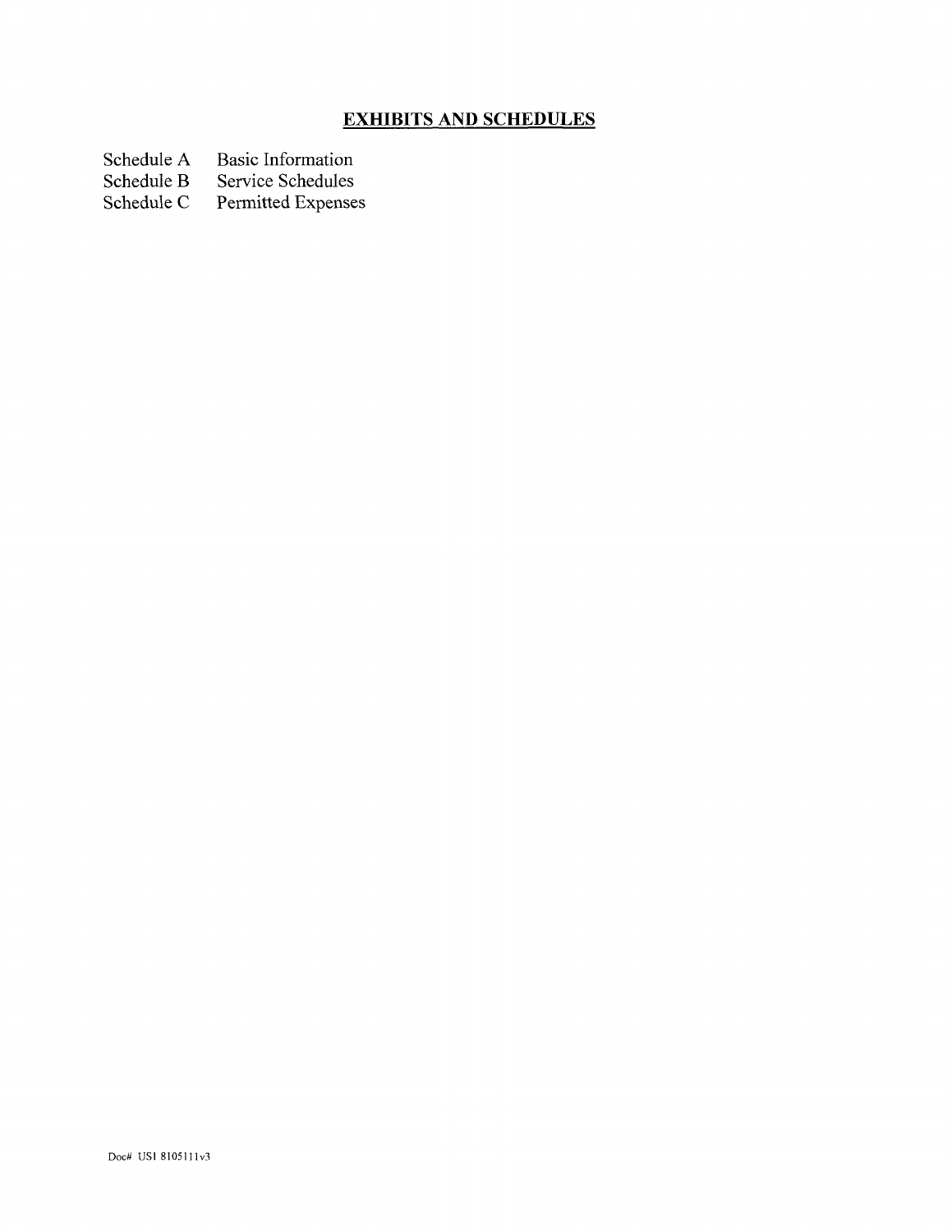#### **SCHEDULE A**

#### **BASIC INFORMATION**

Eligible Entity Information:

Name of the Eligible Entity: Illinois Housing Development Authority

a body politic and corporate under the laws of the State of Illinois, pursuant to the Illinois Housing Development Act, 20 ILCS

Corporate or other organizational form:

Jurisdiction of organization:

Illinois

3805/1 et seq., as amended.

Notice Information:

| HFA Information:     |                                                                                                                                                                      |
|----------------------|----------------------------------------------------------------------------------------------------------------------------------------------------------------------|
| Name of HFA:         | Illinois Housing Development Authority <sup>1</sup>                                                                                                                  |
| Organizational form: | a body politic and corporate under the laws<br>of the State of Illinois, pursuant to the<br>Illinois Housing Development Act, 20 ILCS<br>3805/1 et seq., as amended. |
| Date of Application: | September 1, 2010                                                                                                                                                    |
| Date of Action Plan: | September 1, 2010                                                                                                                                                    |

<sup>1</sup> References in the Agreement to the term "HFA" shall mean the Illinois Housing Development Authority ("IHDA") in its capacity as an HFA as such term is used in the Agreement; references in the Agreement to the term "Eligible Entity" shall mean IHDA, in its capacity as Eligible Entity as such term is used in the Agreement.

Notwithstanding anything to the contrary in the Agreement, (A) for purposes of Section 4(G) thereof, (i) annual audited financial statements shall be due no later than one hundred eighty (180) days after the end of IHDA's fiscal year, and (ii) quarterly financial statements shall be due no later than forty-five (45) days after the end of each quarter commencing with the first full quarter ending after the Effective Date; provided that for any quarter IHDA does not prepare unaudited financial statements for its internal use, or to be sent to a third party, such quarterly unaudited financial statement shall not be required and instead IHDA shall provide to Treasury, no later than fortyfive (45) days after the end of each quarter commencing with the first full quarter ending after the Effective Date, summary expenses by category [e.g., in-take partners, IHDA specific expenses (e.g. salaries)], and last business day of the quarter's Depository Account bank statement, which information will allow Treasury to review and confirm the funds used for the Services and Permitted Expenses; (B) for purposes of Section 7 thereof, the powers and authority of IHDA shall be governed by and construed in accordance with the laws of the State of Illinois.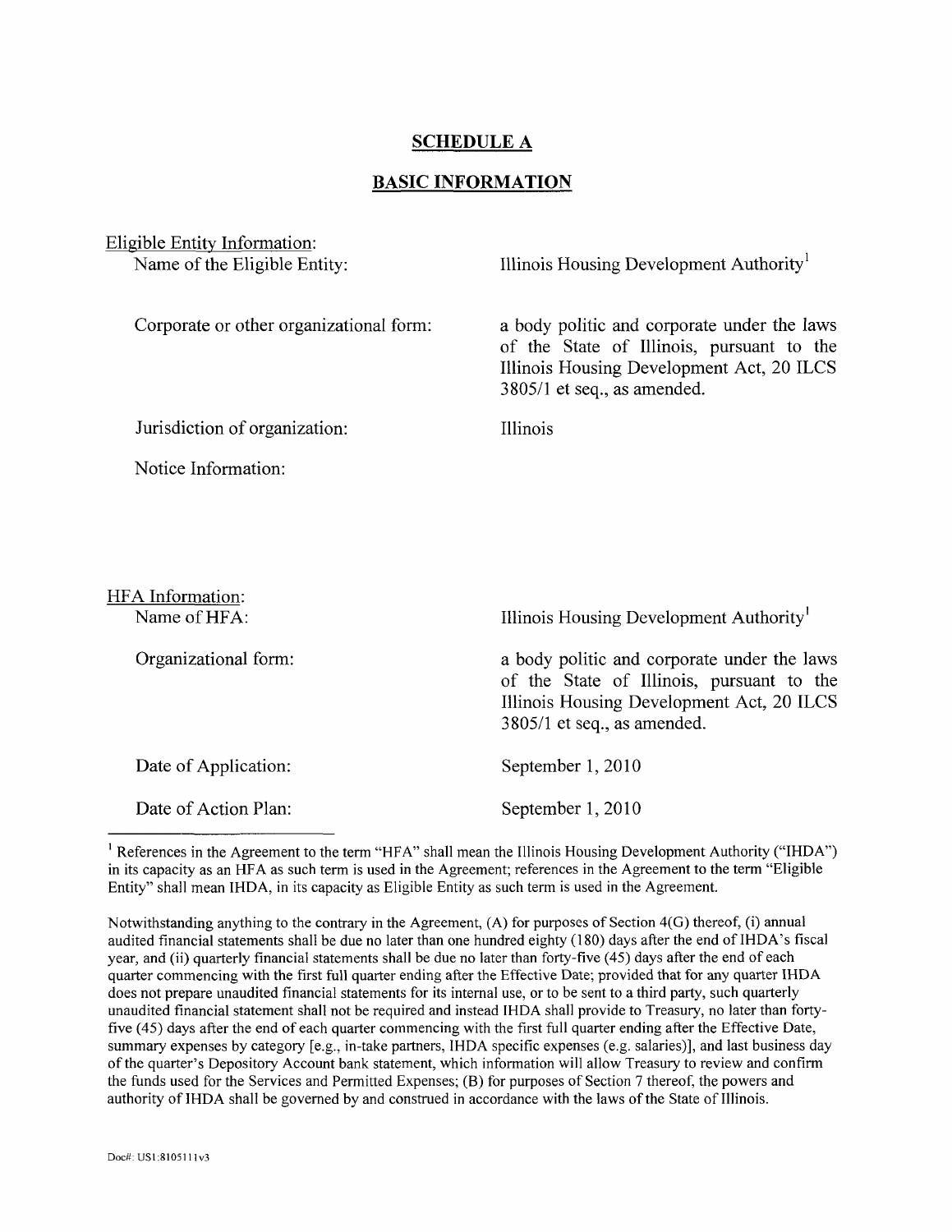| Notice Information:                                                          | Same as notice information for Eligible<br>Entity                                                                                                            |
|------------------------------------------------------------------------------|--------------------------------------------------------------------------------------------------------------------------------------------------------------|
| Program Participation Cap:                                                   | \$445,603,557.00                                                                                                                                             |
| Portion of Program Participation Cap<br>Representing Original HHF Funds:     | N/A                                                                                                                                                          |
| Portion of Program Participation Cap<br>Representing Unemployment HHF Funds: | \$166,352,726.00                                                                                                                                             |
| Permitted Expenses:                                                          | \$64,207,357.00                                                                                                                                              |
| Closing Date:                                                                | September 23, 2010                                                                                                                                           |
| <b>First Amendment Date:</b>                                                 | September 29, 2010                                                                                                                                           |
| <b>Second Amendment Date:</b>                                                | December 16, 2010                                                                                                                                            |
| Third Amendment Date:                                                        | May 11, 2011                                                                                                                                                 |
| Fourth Amendment Date:                                                       | August 3, 2011                                                                                                                                               |
| Fifth Amendment Date:                                                        | January 25, 2012                                                                                                                                             |
| <b>Sixth Amendment Date:</b>                                                 | August 24, 2012                                                                                                                                              |
| <b>Eligible Entity Depository Account Information:</b>                       | See account information set forth in the<br>Depository Account Control Agreement<br>between<br>Treasury and Eligible<br>Entity<br>regarding the HHF Program. |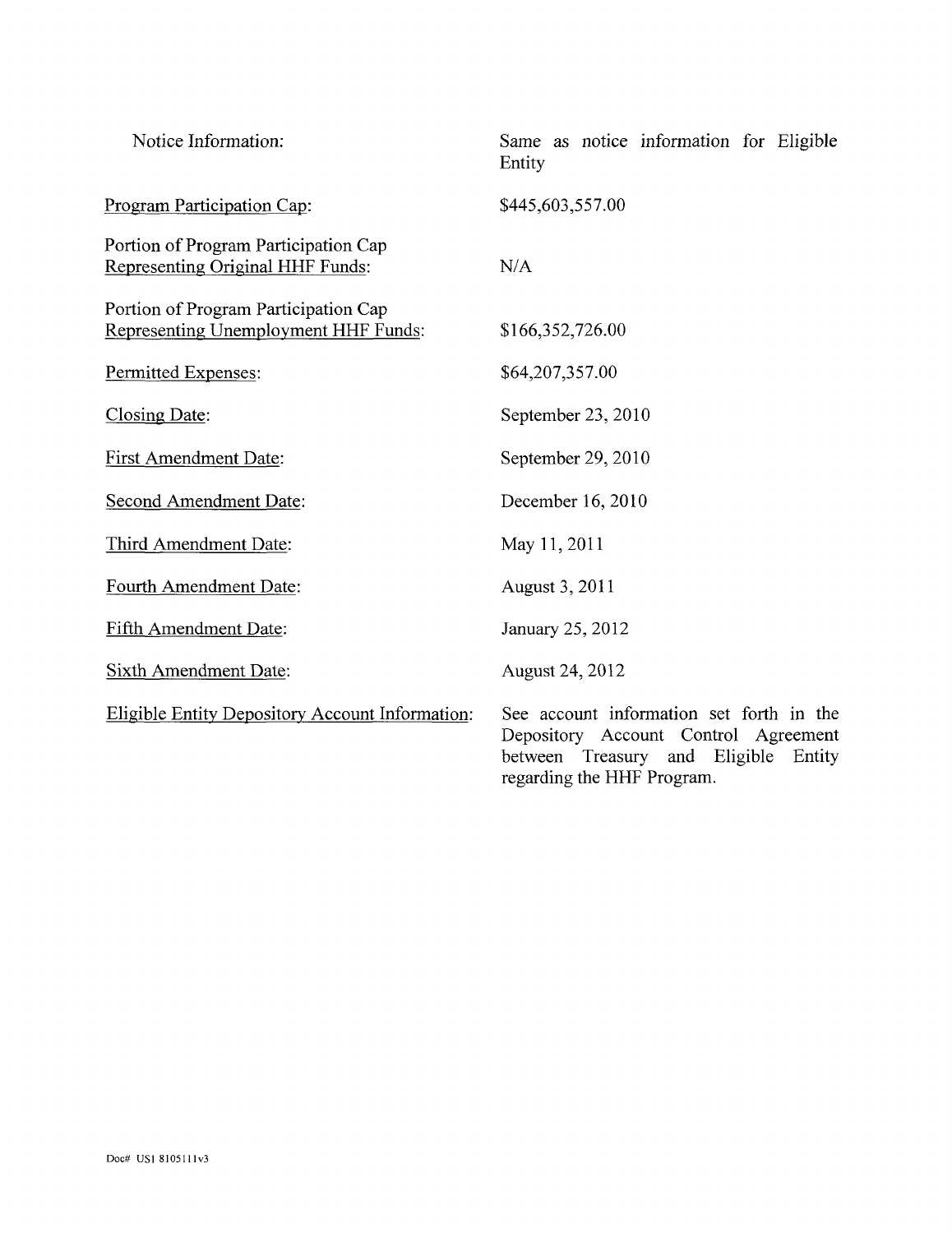## SCHEDULE B

## SERVICE SCHEDULES

The Service Schedules attached as Schedule B to the Current HPA are hereby deleted in their entirety and replaced with the attached Service Schedules (numbered sequentially as Service Schedule B-l, Service Schedule B-2, et. seq.), which collectively comprise Schedule B to the HPA.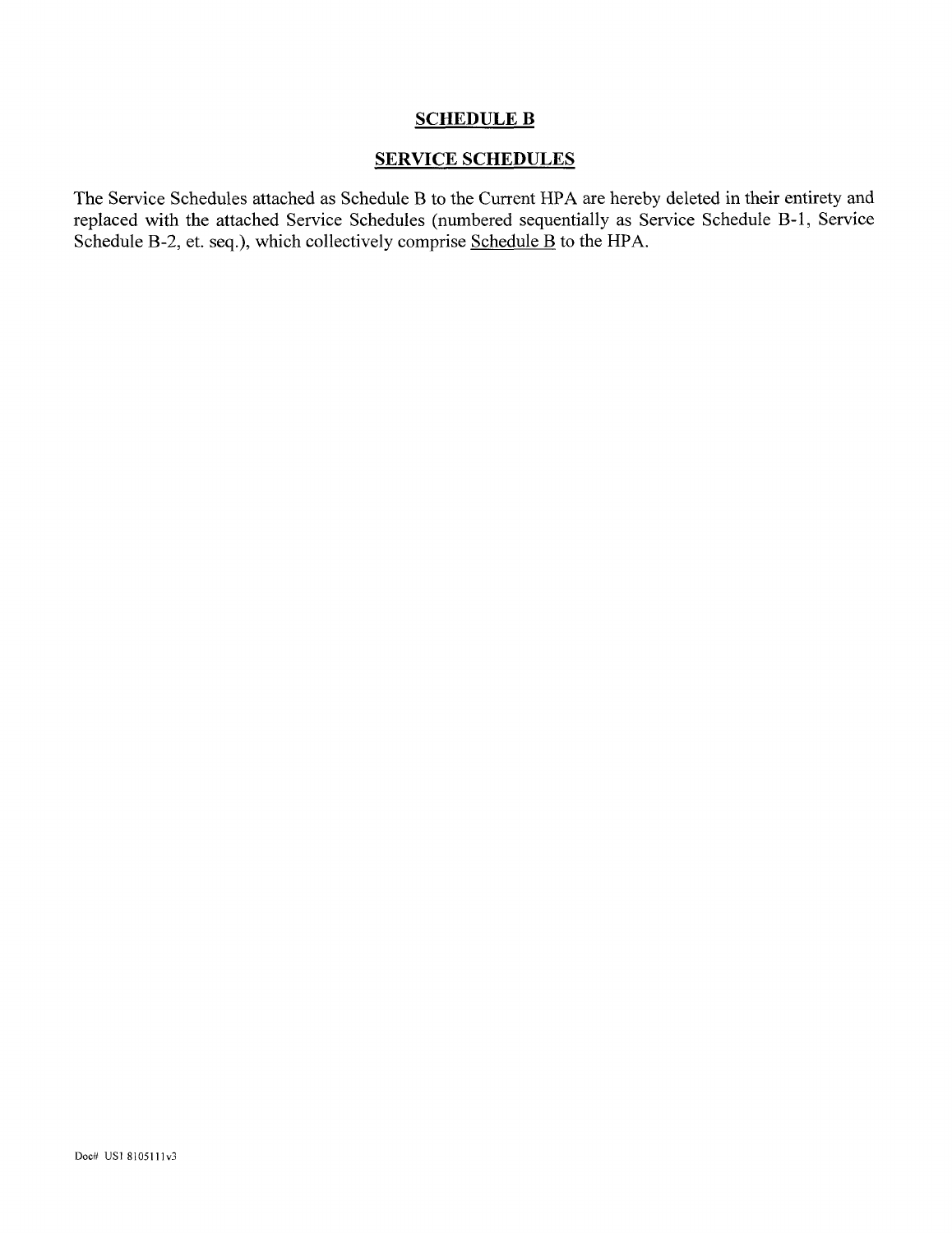# **SERVICE SCHEDULE B-l**

# **Illinois Housing Development Authority**

# **Hardest Hit Fund Homeowner Emergency Loan Program (HHF HELP)**

# **Summary Guidelines**

| 1. | <b>Program Overview</b> | Illinois' Homeowner Emergency Loan Program (HELP) will           |
|----|-------------------------|------------------------------------------------------------------|
|    |                         | assist homeowners who have experienced an income reduction       |
|    |                         | due to unemployment or underemployment in two ways:              |
|    |                         | Monthly Mortgage Payment Assistance and Reinstatement            |
|    |                         | Assistance. Monthly Mortgage Payment Assistance will be          |
|    |                         | provided for up to 18 months. Reinstatement Assistance will      |
|    |                         | pay a homeowner's delinquent balance and other associated fees   |
|    |                         | and costs. Borrowers may be eligible for Reinstatement           |
|    |                         | Assistance combined with Monthly Mortgage Payment                |
|    |                         | Assistance or Reinstatement Assistance only as determined        |
|    |                         | based on first mortgage DTI program parameters.                  |
|    |                         | For Monthly Mortgage Payment Assistance, IHDA will make          |
|    |                         | full mortgage payments to the servicer on behalf of the borrower |
|    |                         | while the household remains eligible for assistance. While full  |
|    |                         | mortgage payments are made on their behalf, the borrower must    |
|    |                         | contribute partial mortgage payments to IHDA on a monthly        |
|    |                         | basis, the amount of which is to be determined by program        |
|    |                         | guidelines. Timely partial payments to IHDA are required for     |
|    |                         | continued program assistance.                                    |
|    |                         | After a maximum of 18 months of full mortgage payments,          |
|    |                         | borrowers will resume making their mortgage payments             |
|    |                         | independently. If borrowers regain employment and earn           |
|    |                         | sufficient income to adequately afford their mortgage during the |
|    |                         | 18 months, borrowers will be transitioned from the program. If   |
|    |                         | the household maximum assistance level available is reached,     |
|    |                         | IHDA will end assistance.                                        |
|    |                         | Borrowers will be referred to the program through the HHF        |
|    |                         | HELP website and/or hotline, a housing counselor, or other       |
|    |                         | entities. All client intakes of borrowers will be performed by   |
|    |                         | IHDA approved intake agencies or IHDA staff. Intake agencies     |
|    |                         | will screen applications and provide a full application package  |
|    |                         | to IHDA for final approval.                                      |
| 2. | Program Goal            | The goal of the Program is to assist homeowners who have         |
|    |                         | experienced an income reduction due to unemployment or           |
|    |                         | underemployment with Monthly Mortgage Payment Assistance         |
|    |                         | and Reinstatement Assistance that will allow them to pursue      |
|    |                         | sustainable income and homeownership without the immediate       |
|    |                         | threat of default or foreclosure.                                |
|    |                         |                                                                  |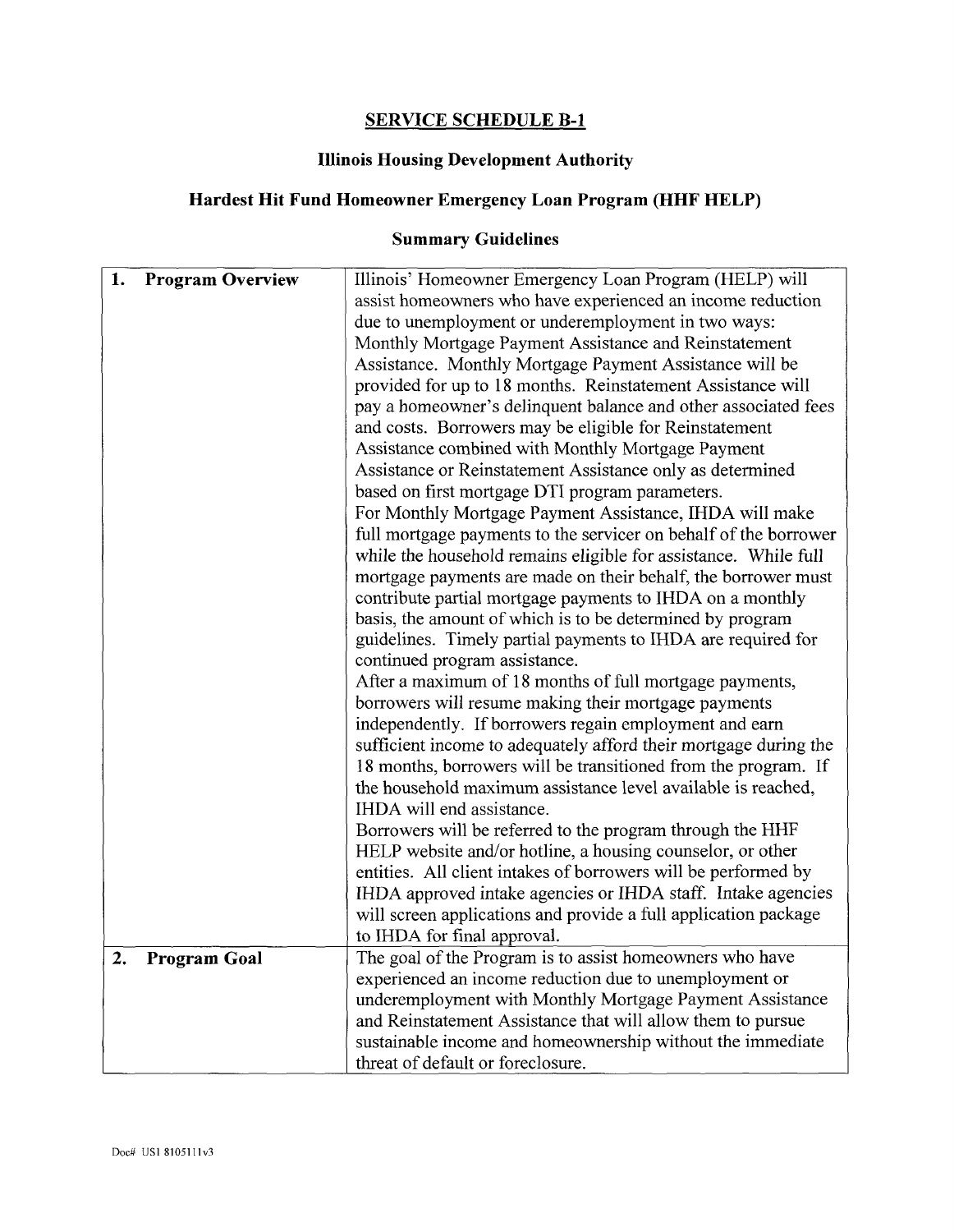| 3.<br>4. | <b>Target Population /</b><br><b>Areas</b><br><b>Program Allocation</b><br>(Excluding<br><b>Administrative</b> | The Program aims to serve all areas of the State and all<br>employment sectors as the foreclosure crisis and unemployment<br>crisis in Illinois is diverse. Funds will only be available to<br>households at or below the moderate income level for the State<br>(120% of area median, as defined by HUD).<br>The maximum levels of assistance will be higher in the hardest<br>hit Illinois counties. A "hardest hit county" exceeds the state<br>average in any of the following areas: foreclosure rate, 90-day<br>default rate, unemployment rate, or home price reduction. The<br>maximum assistance level per household in a "hardest hit<br>county" is \$25,000.<br>\$281,396,200 |  |
|----------|----------------------------------------------------------------------------------------------------------------|------------------------------------------------------------------------------------------------------------------------------------------------------------------------------------------------------------------------------------------------------------------------------------------------------------------------------------------------------------------------------------------------------------------------------------------------------------------------------------------------------------------------------------------------------------------------------------------------------------------------------------------------------------------------------------------|--|
|          | <b>Expenses</b> )                                                                                              |                                                                                                                                                                                                                                                                                                                                                                                                                                                                                                                                                                                                                                                                                          |  |
| 5.       | <b>Borrower Eligibility</b><br>Criteria                                                                        | Homeowners must meet the following Program criteria:<br>Present income at or below 120% of area median;<br>Experienced a substantial reduction in income due to<br>unemployment or underemployment event;<br>Certification that the loss of income was involuntary<br>(hardship affidavit required);<br>Fee simple title ownership on a property not exceeding<br>four units;<br>Liquid assets can not exceed program guidelines; and<br>Reinstatement assistance and monthly mortgage payment<br>assistance will be made available to eligible borrowers<br>based on first mortgage DTI program parameters.                                                                             |  |
| 6.       | <b>Property / Loan</b><br><b>Eligibility Criteria</b>                                                          | Property criteria includes:<br>Properties must be owner-occupied;<br>Properties can be one, two, three, and four units;<br>Properties must be the primary residence of the<br>borrowers;<br>Property types can include single-family homes,<br>detached or attached houses, town homes, condos,<br>mobile homes on permanent foundations recorded as real<br>property;<br>Loan criteria includes:<br>Loan must be secured by a first position lien;<br>Homeowners can have a maximum present mortgage<br>amount of \$500,000;<br>Homeowners must carry a fixed rate mortgage or an<br>adjustable rate mortgage;                                                                          |  |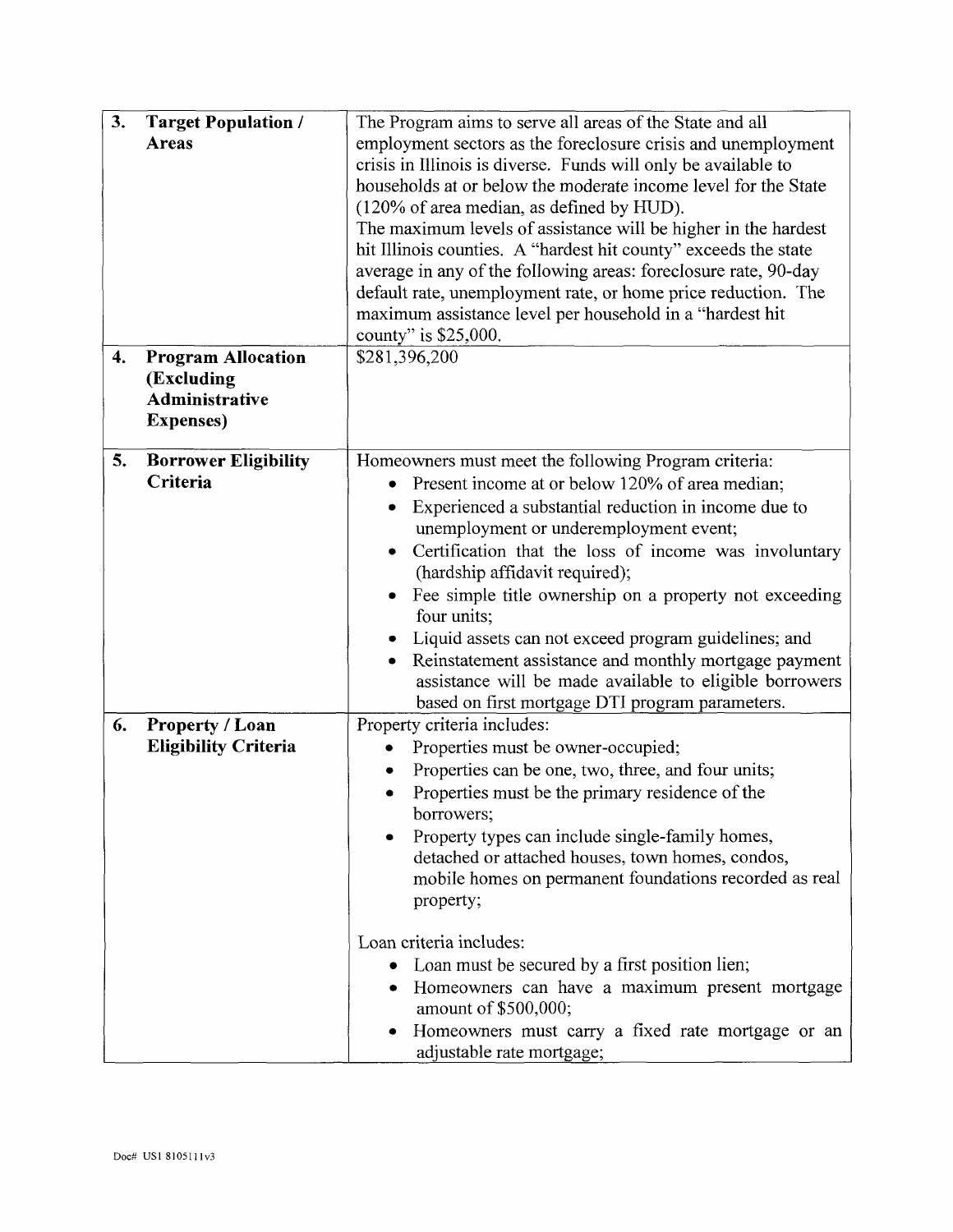| 7. | <b>Program Exclusions</b>      | Homeowners with interest-only or negative amortization<br>$\bullet$                                                                 |  |
|----|--------------------------------|-------------------------------------------------------------------------------------------------------------------------------------|--|
|    |                                | mortgages;                                                                                                                          |  |
|    |                                | Assistance for subordinate mortgages;                                                                                               |  |
|    |                                | Homeowners that own and/or are a party to mortgages<br>٠                                                                            |  |
|    |                                | on multiple residential properties;                                                                                                 |  |
|    |                                | Applicants unable to substantiate past and current                                                                                  |  |
|    |                                | or failing to provide required program<br>income                                                                                    |  |
|    |                                | documentation as requested;                                                                                                         |  |
| 8. | <b>Structure of Assistance</b> | Assistance will be in the form of a non-recourse, non-                                                                              |  |
|    |                                | amortizing, zero-percent interest, ten-year forgivable loan. The<br>forgivable loan will be recorded as a subordinate lien and will |  |
|    |                                | only be repaid if net equity proceeds exist in the event of sale or                                                                 |  |
|    |                                | refinance. Following the first five years, the forgivable loan will                                                                 |  |
|    |                                | be forgiven on a monthly basis for the remaining five-year term.                                                                    |  |
|    |                                | Any forgivable loan repayments will be funneled back into the                                                                       |  |
|    |                                | program and used to provide additional assistance to eligible                                                                       |  |
|    |                                | homeowners until the conclusion of the program on December                                                                          |  |
|    |                                | 31, 2017. After December 31, 2017, any remaining or returned                                                                        |  |
|    |                                | funds will be returned to Treasury.                                                                                                 |  |
| 9. | Per Household                  | The maximum amount of assistance per homeowner is \$25,000                                                                          |  |
|    | Assistance                     | in Illinois' hardest hit counties as defined in Section 3 above.                                                                    |  |
|    |                                | The maximum assistance level in all other counties is \$20,000.                                                                     |  |
|    | 10. Duration of Assistance     | Homeowners can receive assistance for a maximum of 18                                                                               |  |
|    |                                | months. Upon expending the maximum amount per household,                                                                            |  |
|    |                                | assistance will terminate. If borrowers regain employment and                                                                       |  |
|    |                                | earn sufficient income to adequately afford their mortgage                                                                          |  |
|    |                                | during the 18 months, borrowers will be transitioned from the                                                                       |  |
|    |                                | program. Failure to make the partial monthly mortgage                                                                               |  |
|    |                                | payment or any violation of program terms may terminate the                                                                         |  |
|    |                                | homeowner's assistance.                                                                                                             |  |
|    | 11. Estimated Number of        | IHDA anticipates that 16,000 to 27,000 households will be                                                                           |  |
|    | Participating                  | assisted through the HHF HELP Program.                                                                                              |  |
|    | Households                     |                                                                                                                                     |  |
|    | 12. Program Inception /        | It is estimated that the Pilot/Readiness Test Program will begin                                                                    |  |
|    | <b>Duration</b>                | approximately 120 -150 days after approval by Treasury.                                                                             |  |
|    |                                |                                                                                                                                     |  |
|    |                                | The Statewide Program launch will begin approximately $90 -$                                                                        |  |
|    |                                | 120 days post-Pilot/Readiness Test Program launch.                                                                                  |  |
|    |                                |                                                                                                                                     |  |
|    |                                | Funds will likely be utilized within a 6-year period.                                                                               |  |
|    | 13. Program Interactions       | Households served under the National Foreclosure Mitigation                                                                         |  |
|    |                                |                                                                                                                                     |  |
|    |                                |                                                                                                                                     |  |
|    | with Other HFA<br>Programs     | Counseling (NFMC) Program may also be reviewed for HHF<br>HELP eligibility.                                                         |  |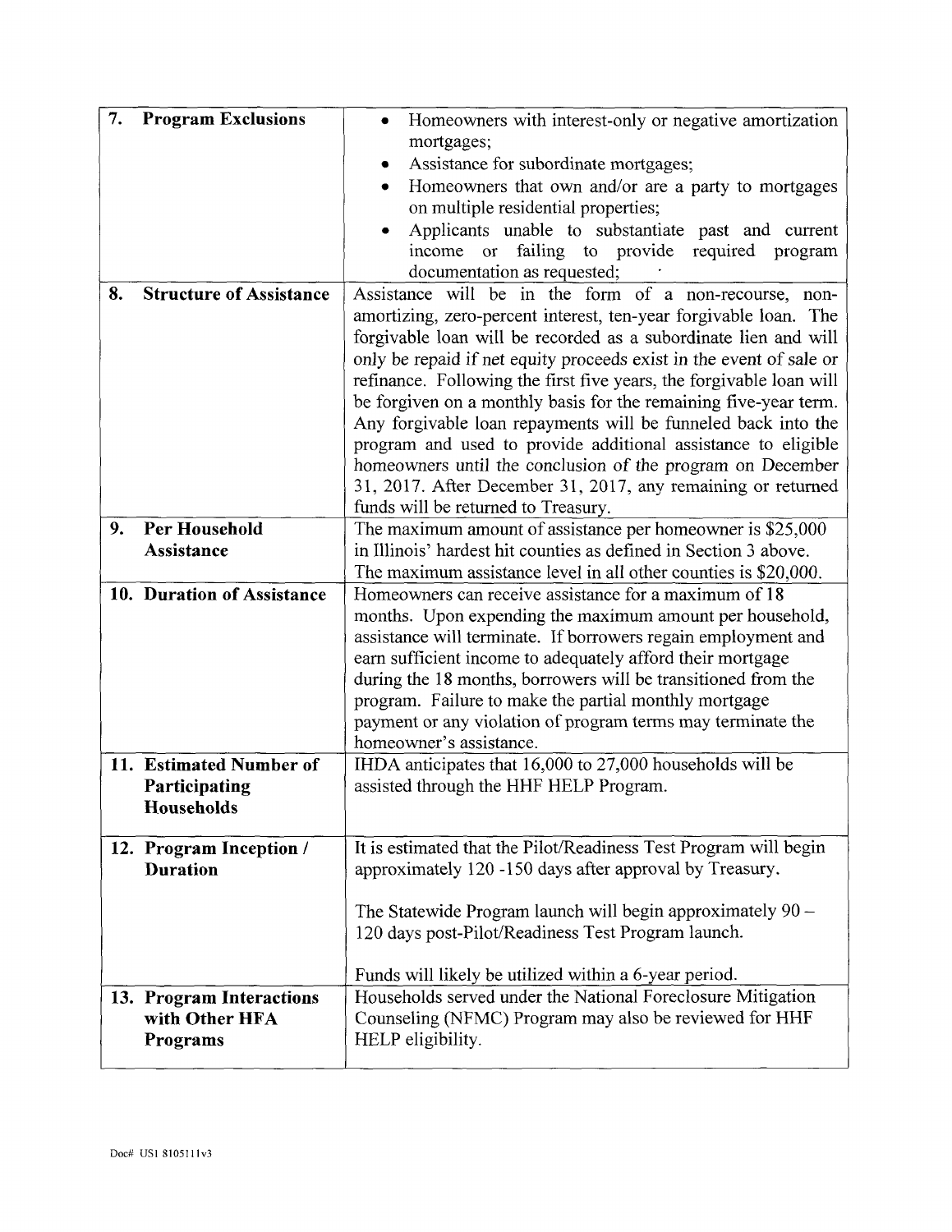| 14. Program Interactions  | Clients denied for a HAMP modification may be eligible for       |  |
|---------------------------|------------------------------------------------------------------|--|
| with HAMP                 | assistance through this program. Intake agencies evaluating      |  |
|                           | eligibility for clients may also review for possible HAMP        |  |
|                           | eligibility. Clients eligible for forbearance under the HAMP     |  |
|                           | Unemployment Program may be eligible for assistance through      |  |
|                           | HHF HELP. HHF HELP may precede, follow, or run                   |  |
|                           | concurrently with the HAMP UP forbearance.                       |  |
| 15. Program Leverage with | The Program requires no financial contribution from servicers or |  |
| <b>Other Financial</b>    | lenders, but they will be encouraged to waive fees as the HHF    |  |
| <b>Resources</b>          | HELP Program provides direct benefit to their loan portfolio.    |  |
|                           | IHDA will work to collaborate with servicers and lenders to      |  |
|                           | effectively manage payments and information of the borrowers.    |  |
| 16. Qualify as an         | $\Box$ No<br>$\boxtimes$ Yes                                     |  |
| Unemployment              |                                                                  |  |
| Program                   |                                                                  |  |
|                           |                                                                  |  |

 $\sim$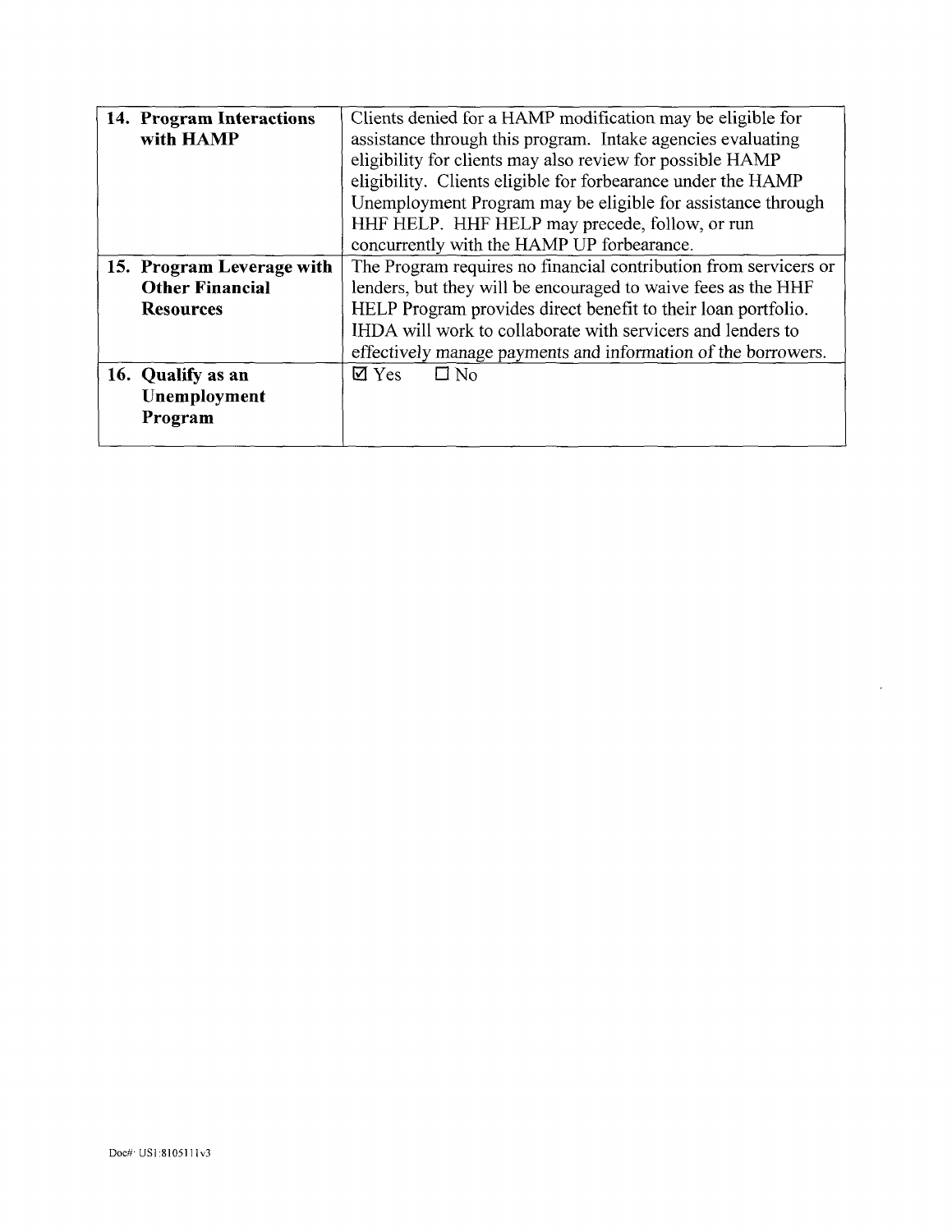## **SERVICE SCHEDULE B-2**

# **Illinois Housing Development Authority**

## **Mercy Housing, Inc.**

# **Mortgage Resolution Fund Program (MRF)**

## **Summary Guidelines**

| 1. | <b>Program Overview</b> | The Illinois Housing Development Authority (IHDA) will<br>partner with MRF, LLC, a non-profit partnership formed by<br>Mercy Portfolio Services, Mercy Housing, Inc.; Enterprise<br>Community Partners, Inc.; the Housing Partnership Network;<br>and the National Community Stabilization Trust, to use HHF<br>funds to purchase delinquent loans in hardest-hit markets from<br>lending institutions and capital markets trading desks at deeply<br>discounted prices, modify such loans to an affordable level for<br>the homeowner and then, assuming a successful<br>trial<br>modification period, rewrite the loan and if the market is<br>amenable, sell the loan. Alternatively, MRF will provide<br>households not eligible for modification with support through<br>property disposition and transition to new housing and in<br>certain limited circumstances the loan will have to be<br>foreclosed. |
|----|-------------------------|------------------------------------------------------------------------------------------------------------------------------------------------------------------------------------------------------------------------------------------------------------------------------------------------------------------------------------------------------------------------------------------------------------------------------------------------------------------------------------------------------------------------------------------------------------------------------------------------------------------------------------------------------------------------------------------------------------------------------------------------------------------------------------------------------------------------------------------------------------------------------------------------------------------|
|    |                         | More specifically, the Mortgage Resolution Fund is designed<br>to:                                                                                                                                                                                                                                                                                                                                                                                                                                                                                                                                                                                                                                                                                                                                                                                                                                               |
|    |                         | 1) identify, source and perform loan level due diligence in order<br>to purchase delinquent residential first mortgage loans from<br>servicers/owners at a price consistent with the underlying<br>property value and the mortgage's net present value;                                                                                                                                                                                                                                                                                                                                                                                                                                                                                                                                                                                                                                                          |
|    |                         | 2) upon purchase of the loan, offer qualifying homeowners an<br>opportunity to enter a trial modification period where the loan<br>will be restructured to achieve a front end debt ratio of not<br>greater than 31 percent of the gross household income;                                                                                                                                                                                                                                                                                                                                                                                                                                                                                                                                                                                                                                                       |
|    |                         | 3) work with the qualifying household during the trial period to<br>reduce their debt to achieve a total debt ratio no greater than<br>50% of the gross household income to strengthen the loan asset;                                                                                                                                                                                                                                                                                                                                                                                                                                                                                                                                                                                                                                                                                                           |
|    |                         | 4) upon successful completion of the trial period, permanently<br>modify the first mortgage by writing down the principal to an<br>amount no less than 75 percent and no greater than 95 percent<br>of the current appraised value, with a monthly payment no<br>greater than 31 percent of gross monthly income and a 30-year                                                                                                                                                                                                                                                                                                                                                                                                                                                                                                                                                                                   |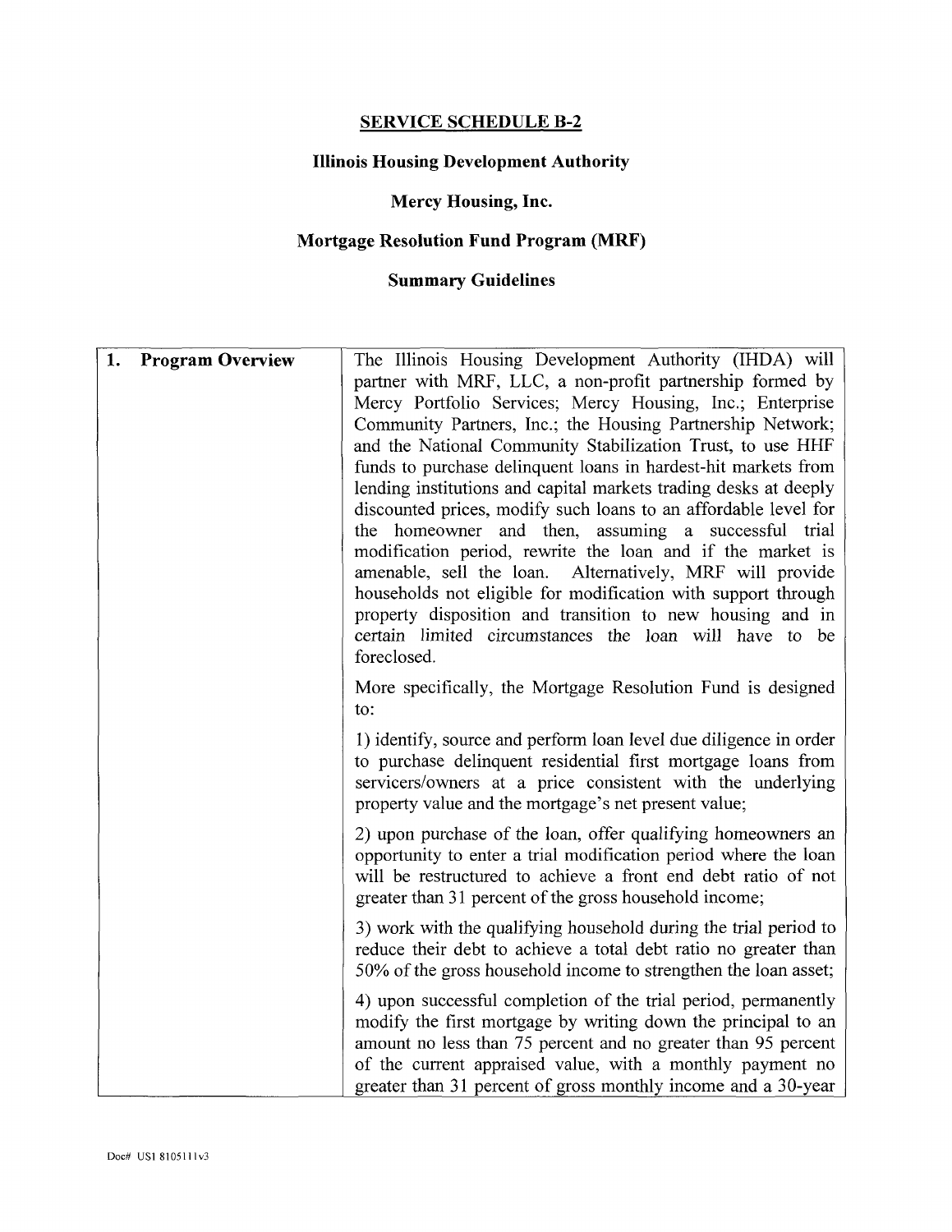|    |                                                                                       | term and amortization;                                                                                                                                                                                                                                                                                                                                                                       |  |
|----|---------------------------------------------------------------------------------------|----------------------------------------------------------------------------------------------------------------------------------------------------------------------------------------------------------------------------------------------------------------------------------------------------------------------------------------------------------------------------------------------|--|
|    |                                                                                       | 5) attach a 0 percent, 10-year forgivable second mortgage equal<br>to the difference between the current market value of the<br>property and the permanently modified loan amount;                                                                                                                                                                                                           |  |
|    |                                                                                       | 6) offer an alternative disposition to households with loans<br>unable to be permanently modified;                                                                                                                                                                                                                                                                                           |  |
|    |                                                                                       | 7) secure title when owners, who are otherwise qualified to<br>participate in the MRF program, walk away from the property<br>or are uninterested in an alternative disposition;                                                                                                                                                                                                             |  |
|    |                                                                                       | 8) secure title when owners/loans are not qualified to participate<br>in the MRF program, in which event MRF, LLC will reimburse<br>IHDA for any HHF monies expended with respect to that loan;                                                                                                                                                                                              |  |
|    |                                                                                       | 9) provide asset management of all homes owned until a final<br>disposition is reached; and                                                                                                                                                                                                                                                                                                  |  |
|    |                                                                                       | 10) provide compliance and reporting functions from both a loan<br>and fund level.                                                                                                                                                                                                                                                                                                           |  |
| 2. | <b>Program Goal</b>                                                                   | The MRF Program aims to keep families in their homes or<br>provide families with support for an orderly property disposition<br>and transition to new housing, which will help to stabilize<br>neighborhoods and housing markets.                                                                                                                                                            |  |
| 3. | <b>Target Population /</b><br><b>Areas</b>                                            | The Program will be available in the six County Chicago-Metro<br>areas, which includes Cook, DuPage, Kane, Kendall, Lake, and<br>Will Counties, to low-to-moderate income households.                                                                                                                                                                                                        |  |
| 4. | <b>Program Allocation</b><br>(Excluding<br><b>Administrative</b><br><b>Expenses</b> ) | \$100,000,000 (All fees and costs, excluding IHDA HHF<br>administrative expenses, are included within this allocation.)                                                                                                                                                                                                                                                                      |  |
| 5. | <b>Borrower Eligibility</b><br>Criteria                                               | Borrower circumstances will determine whether they are placed<br>into one of three options:<br>trial modification leading to<br>permanent modification, alternative disposition or foreclosure.<br>Specific eligibility criteria for each of the foregoing options are<br>set forth in the MRF Program Guidelines. All borrowers will be<br>required to sign a financial hardship affidavit. |  |
| 6. | Property / Loan<br><b>Eligibility Criteria</b>                                        | The following waterfall process will be used to determine those<br>loans eligible for purchase:                                                                                                                                                                                                                                                                                              |  |
|    |                                                                                       | Filter One: Geography                                                                                                                                                                                                                                                                                                                                                                        |  |
|    |                                                                                       | The census tracts within each eligible county will be<br>analyzed and those that score between 12 and 19, as defined<br>by HUD NSP2-CIS, will be eligible.<br>The selected census tracks will be evaluated and those with a                                                                                                                                                                  |  |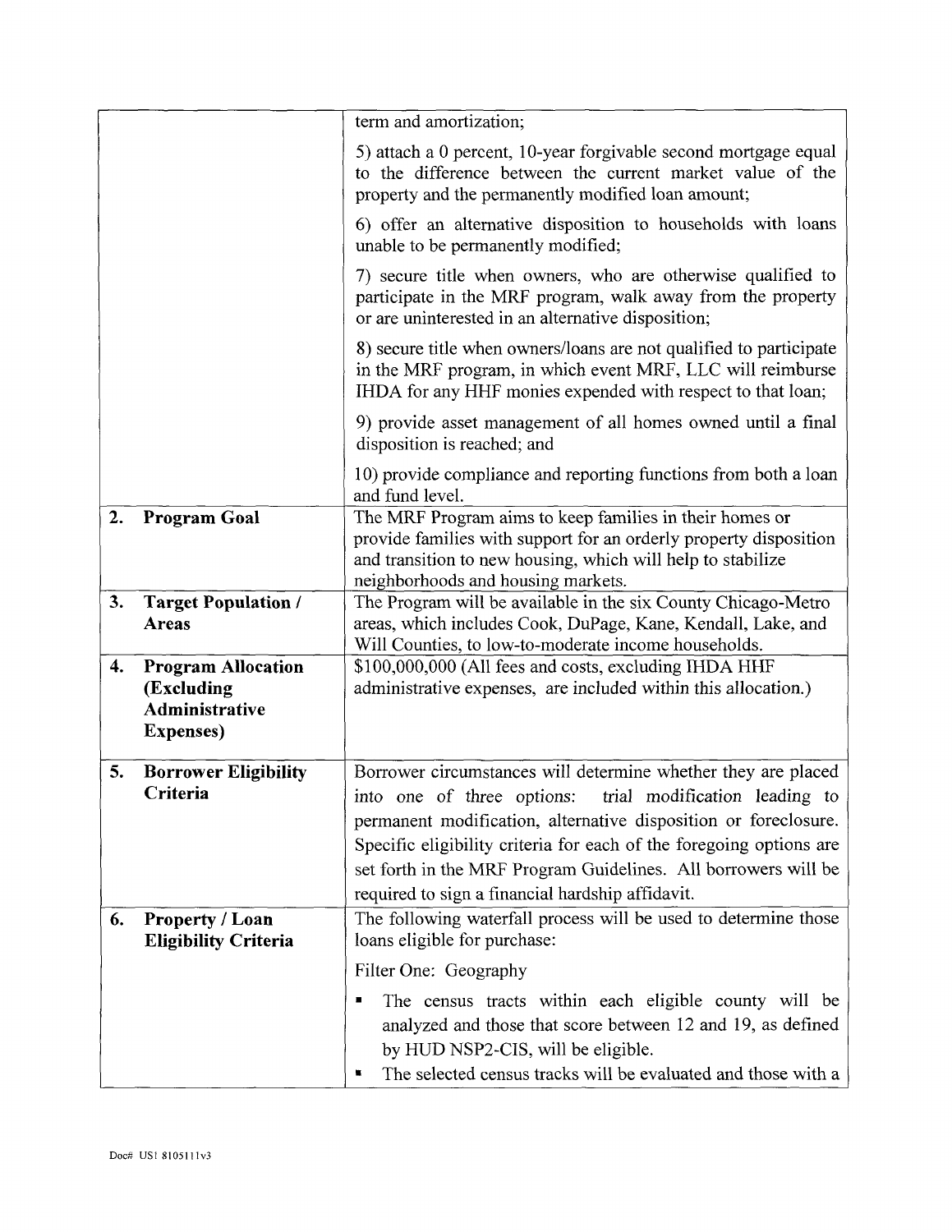|    |                                    | USPS vacancy rate of 10 percent or less will be eligible.<br>The selected census tracks will be evaluated to determine<br>٠<br>market viability by analyzing sales data to determine (1) if<br>the market has stabilized; (2) velocity and absorption rates;<br>and, (3) purchase price ranges for the area.                                                                                                                                                                                                                                                                                                                                                                                                                                                                                                                                                                            |  |
|----|------------------------------------|-----------------------------------------------------------------------------------------------------------------------------------------------------------------------------------------------------------------------------------------------------------------------------------------------------------------------------------------------------------------------------------------------------------------------------------------------------------------------------------------------------------------------------------------------------------------------------------------------------------------------------------------------------------------------------------------------------------------------------------------------------------------------------------------------------------------------------------------------------------------------------------------|--|
|    |                                    | Filter Two: Loan Terms and Status<br>Owner-occupied, single family loans                                                                                                                                                                                                                                                                                                                                                                                                                                                                                                                                                                                                                                                                                                                                                                                                                |  |
|    |                                    | Secured with an FHA/VA/USDA/Conventional/Sub-prime<br>■<br>product (no exclusions will be made because of interest rate,<br>amortization period, credit, documentation,<br>mortgage<br><i>insurance, origination date, LTV)</i>                                                                                                                                                                                                                                                                                                                                                                                                                                                                                                                                                                                                                                                         |  |
|    |                                    | First lien position<br>Payment delinquency of 30 days or greater but prior to<br>judgment<br>Property value equal to or less than \$500,000<br>Principal balance at or below what a borrower earning 120                                                                                                                                                                                                                                                                                                                                                                                                                                                                                                                                                                                                                                                                                |  |
|    |                                    | percent of Area Median Income can afford (assuming 30<br>year term, 5 percent rate)                                                                                                                                                                                                                                                                                                                                                                                                                                                                                                                                                                                                                                                                                                                                                                                                     |  |
| 7. | <b>Program Exclusions</b>          | Any loans to homeowners that do not meet above criteria.                                                                                                                                                                                                                                                                                                                                                                                                                                                                                                                                                                                                                                                                                                                                                                                                                                |  |
| 8. | <b>Structure of Assistance</b>     | A portion of the assistance representing the difference between<br>the current market value of the property and the permanently<br>modified loan amount will be structured as a 0 percent, 10-year<br>forgivable second mortgage loan to the borrower in which a<br>second lien is recorded against the property.<br>Borrower payments made through the trial and permanent<br>modification periods as well as any funds generated through the<br>sale of the permanently modified loans, or sale or rental of<br>properties, will be used to pay program costs, program fees and<br>repay HHF. HHF monies returned to IHDA will undergo a<br>close out review and, subject to IHDA's approval, will be re-<br>distributed to MRF, LLC for the purchase of additional<br>delinquent loans. After December 31, 2017 all repayments and<br>profits, if any, will be returned to Treasury. |  |
| 9. | Per Household<br><b>Assistance</b> | The maximum refinance amount will be equal to or less than<br>\$500,000. The median refinance amount is expected to be                                                                                                                                                                                                                                                                                                                                                                                                                                                                                                                                                                                                                                                                                                                                                                  |  |
|    |                                    | approximately \$130,000.                                                                                                                                                                                                                                                                                                                                                                                                                                                                                                                                                                                                                                                                                                                                                                                                                                                                |  |
|    | 10. Duration of Assistance         | Duration of assistance will vary from borrower to borrower<br>based on circumstances surrounding each and market<br>conditions. However, all borrowers will be refinanced or<br>transitioned to another managed option prior to the expiration of                                                                                                                                                                                                                                                                                                                                                                                                                                                                                                                                                                                                                                       |  |

 $\mathcal{L}_{\text{max}}$  and  $\mathcal{L}_{\text{max}}$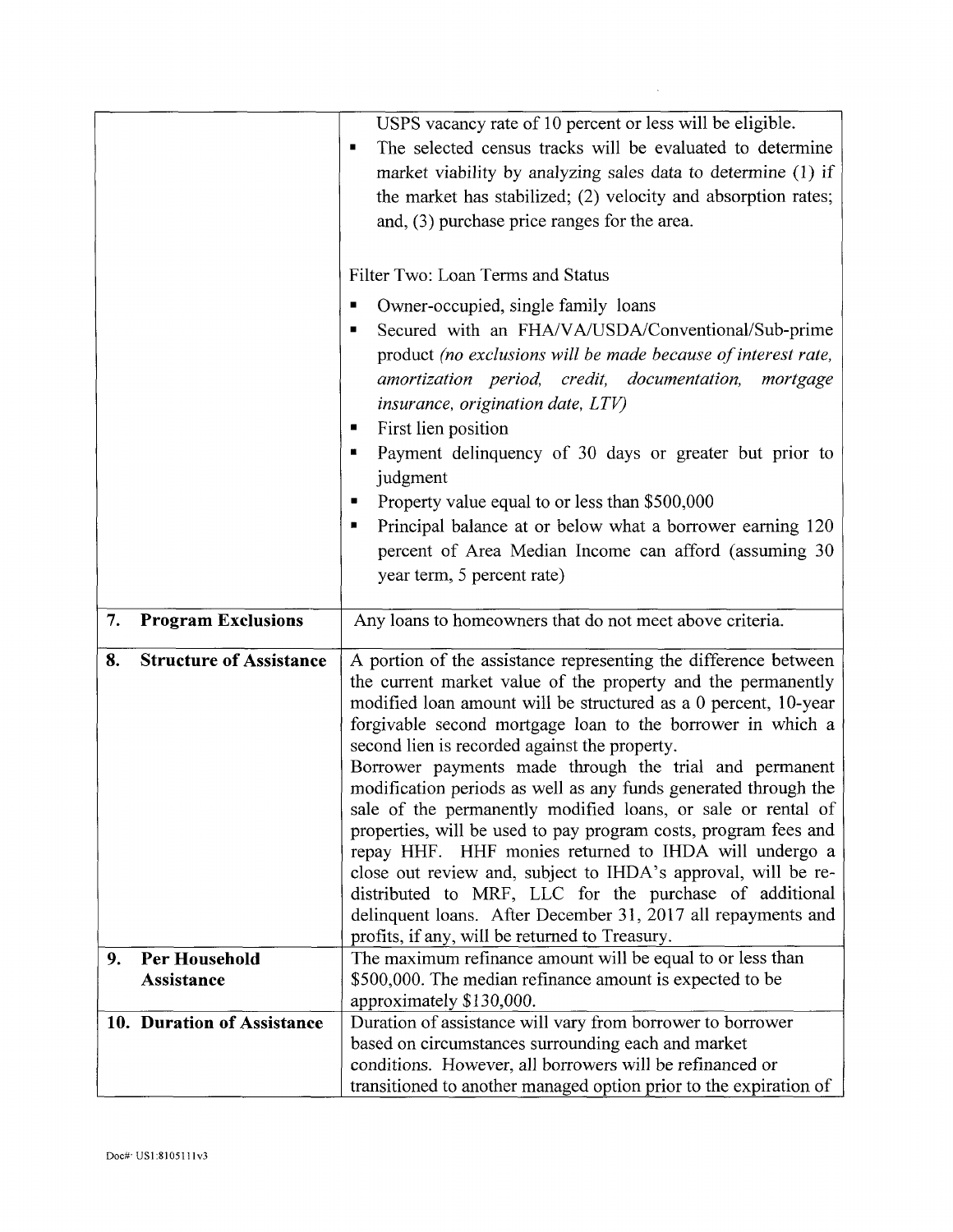|                           | the program in 2017 with exceptions permitted upon approval       |  |
|---------------------------|-------------------------------------------------------------------|--|
|                           | by MRF, LLC.                                                      |  |
| 11. Estimated Number of   | Current models indicate that as many as 600 loans (60 percent of  |  |
| Participating             | total loans purchased) will be permanently modified. Another      |  |
| Households                | 350 loans (35 percent of total loans purchased) will result in an |  |
|                           | alternative disposition (short sale or deed-in-lieu) and 50 loans |  |
|                           | (five percent of total loans purchased) will end in foreclosure.  |  |
|                           | The total number of loans purchased is estimated at 1,000.        |  |
|                           | However, if market conditions allow for the sale of the loans     |  |
|                           | and the recycling of the HHF investment, approximately 2,000      |  |
|                           | loans will be purchased and as many as 1,200 loans (60 percent)   |  |
|                           | will be permanently modified.                                     |  |
| 12. Program Inception /   | It is expected that the program will begin approximately 120      |  |
| <b>Duration</b>           | days from the date of Treasury approval and the first loans will  |  |
|                           | be purchased within approximately 60 days thereafter. The         |  |
|                           | Program will terminate in 2017.                                   |  |
| 13. Program Interactions  | It is expected that certain MRF TMP ineligible loans (those       |  |
| with Other HFA            | with inadequate income to support the required minimum            |  |
| Programs                  | mortgage loan amount) will be eligible for IHDA's standard        |  |
|                           | HHF program and will be referred to IHDA to submit an             |  |
|                           | application and have eligibility determined.                      |  |
| 14. Program Interactions  | It is expected that some of the delinquent mortgages purchased    |  |
| with HAMP                 | under this Program may have been unsuccessful under HAMP.         |  |
|                           | No currently performing loans under the HAMP program will be      |  |
|                           | eligible.                                                         |  |
| 15. Program Leverage with | Loans will be purchased at a discount.                            |  |
| <b>Other Financial</b>    |                                                                   |  |
| <b>Resources</b>          |                                                                   |  |
|                           |                                                                   |  |
| 16. Qualify as an         | $\square$ Yes<br>$\boxtimes$ No                                   |  |
| Unemployment              |                                                                   |  |
| Program                   |                                                                   |  |
|                           |                                                                   |  |

 $\mathcal{L}_{\mathcal{A}}$